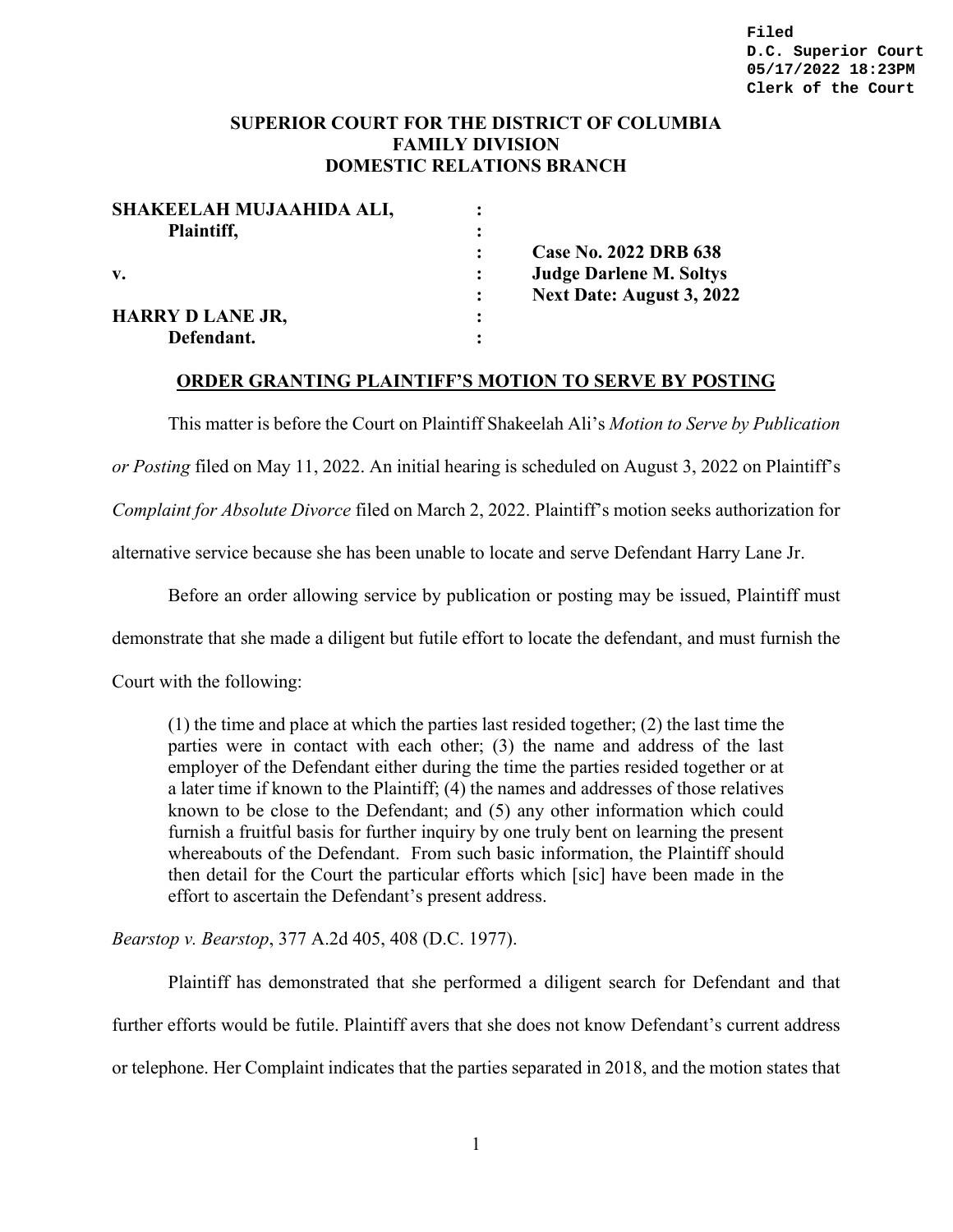she last saw Defendant in September of 2018. Plaintiff attempted to serve Defendant via certified mail, sending the Summons and Complaint to Defendant's last known address (710 Farragut St NW). Plaintiff took additional steps to locate Defendant, which are outlined in her motion. She contacted Defendant's sister in July 2021 and was told that Defendant's sister didn't know where her brother was. She called the "411" operator and was told there was no listing for Defendant. Plaintiff also contacted the Bureau of Prisons, Correctional Treatment Facility, District of Columbia Jail, and US Parole Commission, none of which indicated that Defendant was in custody. The Court takes judicial notice that there is still a pending bench warrant for Defendant's arrest in an undisposed 2019 criminal case in the District of Columbia. Plaintiff also used conducted a Service Members Civil Relief Act web search, which indicated that Defendant is not a current member of the military.

Based on the foregoing, the Court finds that Plaintiff has made diligent efforts to locate Defendant and that further efforts are likely to be futile. The Court next considers Plaintiff's request for alternative service by posting, rather than publication. Pursuant to Super. Ct. Dom. Rel. R.  $4(c)(4)(D)$  and D.C. CODE § 13-340(a), the Court may authorize service by posting notice in the Clerk's Office of the Family Court for a period of twenty-one (21) days if the cost of publication would impose a substantial financial hardship. Plaintiff has demonstrated that the cost of publication would impose a substantial financial hardship because she has already been allowed to file this case without payment of court costs. Therefore, the Court authorizes service posting of the below notice for a period of twenty-one (21) days in the Clerk's Office and on the Court's website, [www.dccourts.gov/services/service-notice.](http://www.dccourts.gov/services/service-notice) If Defendant fails to file a responsive pleading within the time allowed after he has been served, the Court may enter default by order and convert the next hearing into a default/*ex parte* hearing to take testimony from Plaintiff and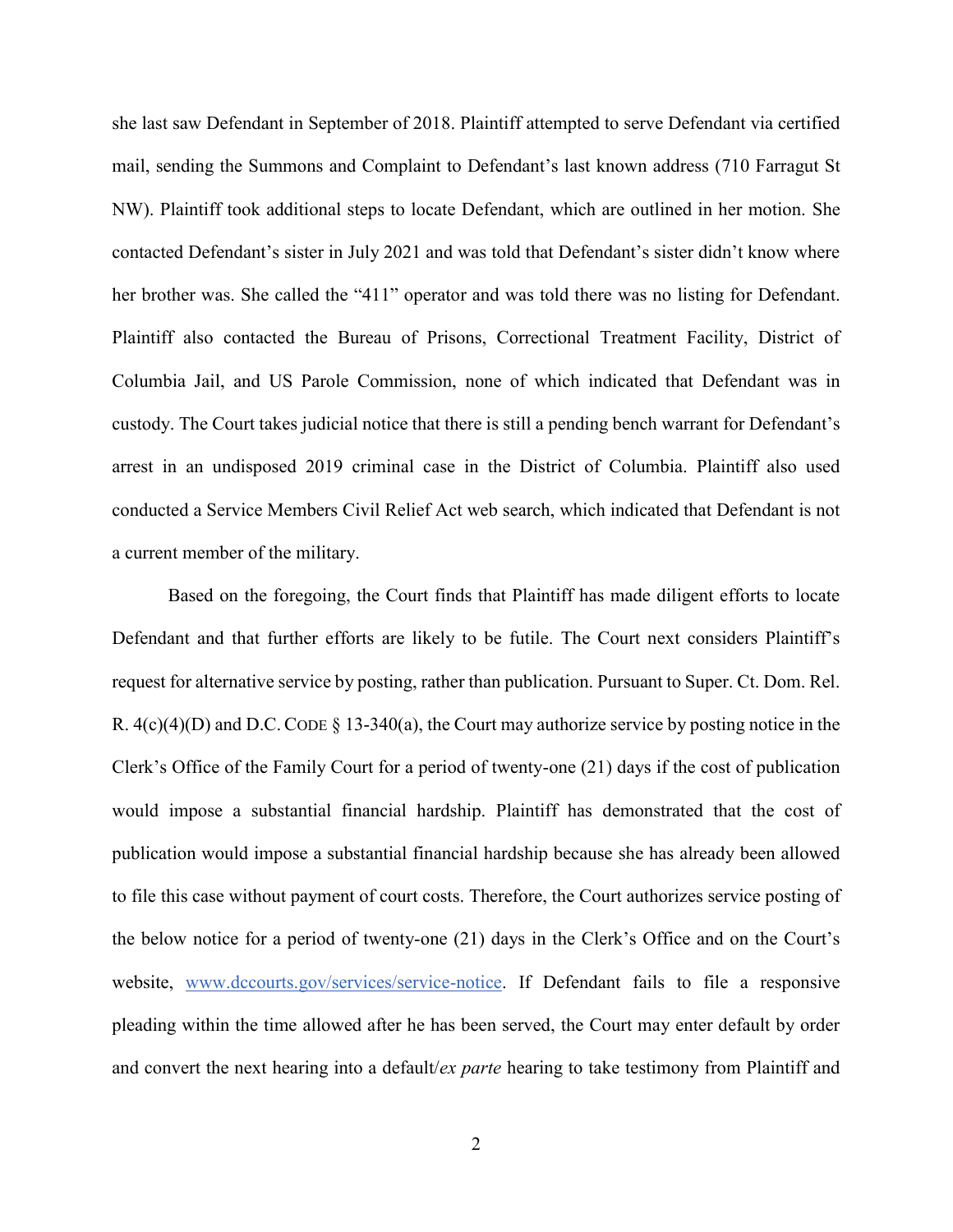file a final judgment without Defendant's participation.

Wherefore, it is on this 17th day of May, 2022, hereby

**ORDERED**, that Plaintiff's *Motion to Serve by Publication or Posting* is **GRANTED**. It

is further

**ORDERED**, that parties shall appear for an initial hearing on **August 3, 2022 at 10:30am** in Courtroom 103 (500 Indiana Ave NW, Washington, DC 20001). If the hearing is conducted remotely, instructions to participate are attached. Failure to appear may result in the issuance of a default, default judgment, a dismissal, or sanctions.

### **IT IS SO ORDERED.**

lene M Joltyp **DARLENE M. SÖL JUDGE**

Copies to: Shakeelah Ali 5537 Illinois Ave NW Apt B Washington, DC 20011 [ALISHAKEELAH2@GMAIL.COM](mailto:ALISHAKEELAH2@GMAIL.COM) *Via Email Plaintiff* 

Harry Lane Jr. – no known address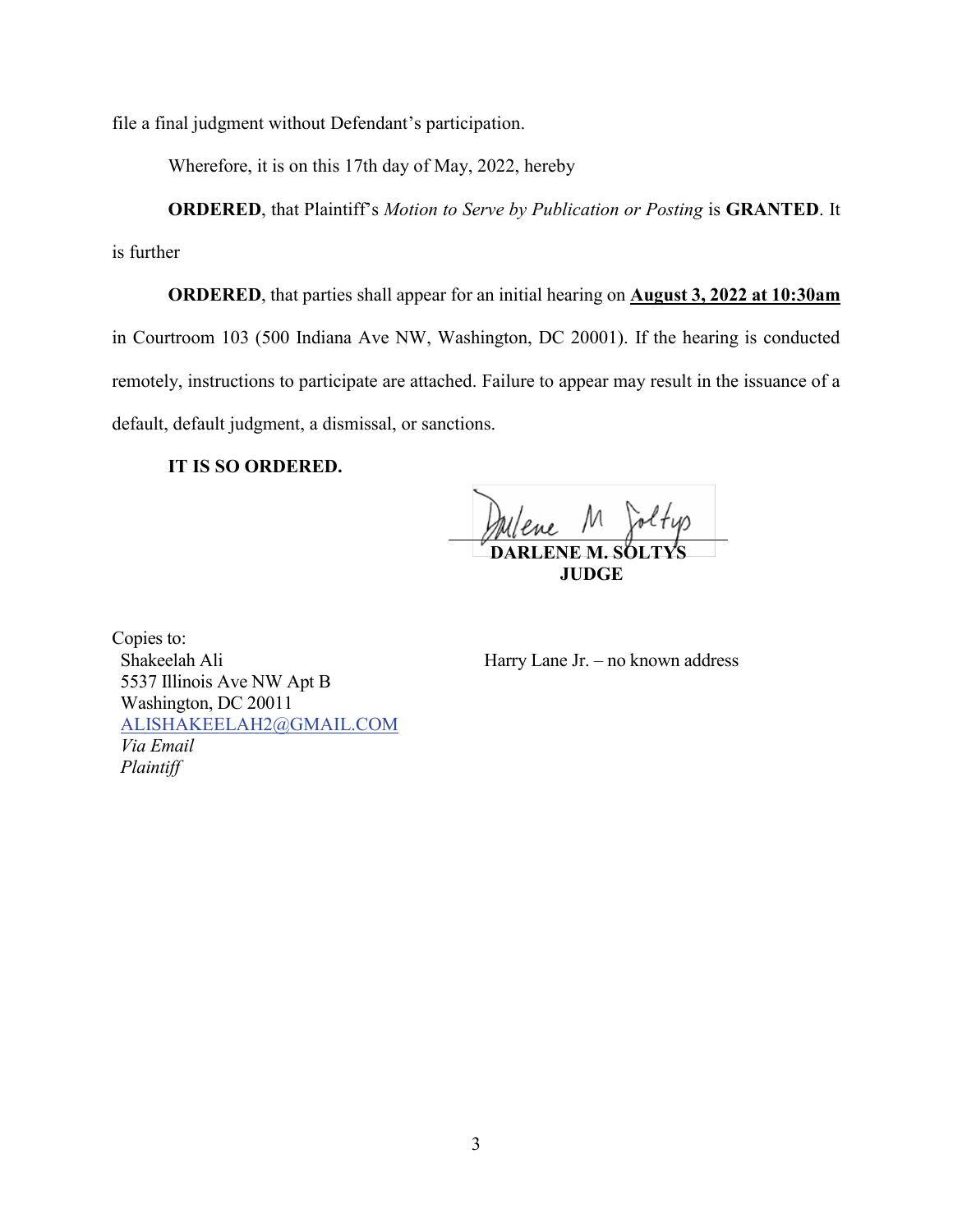# INSTRUCTIONS TO PARTICIPATE IN A REMOTE HEARING:

The Court prefers participation by video and below are two options to attend by video. If a participant does not have a device that allows for video participation, participating by telephone is acceptable, and there is one option to do so below. Should you encounter any difficulties, please email JudgeSoltysChambers@dcsc.gov.

## **\*\*When you log in to the remote courtroom, there may already be a hearing in progress. Please wait for the courtroom clerk to address you and mute your video/phone whenever you are not speaking.\*\***

## **To access the remote courtroom by computer with video (two options):**

- (1) Open Web Browser in Google Chrome and copy and paste following address: https://dccourts.webex.com/meet/ctbjm3 **OR**
- (2) Open Web Browser in Google Chrome and copy and paste following address: https://dccourts.webex.com. Select JOIN, enter ACCESS CODE: **129 444 8680**

## **To access the remote courtroom by smartphone or tablet with video:**

Go to App Store, Download WebEx App (Cisco WebEx Meetings), Select Join Meeting, Enter URL: https://dccourts.webex.com/meet/ctbjm3, enter your name and e-mail.

## **To access the remote courtroom by phone, no video:**

Call 1 (202) 860-2110 and enter ACCESS CODE **129 444 8680#**, then hit # again.